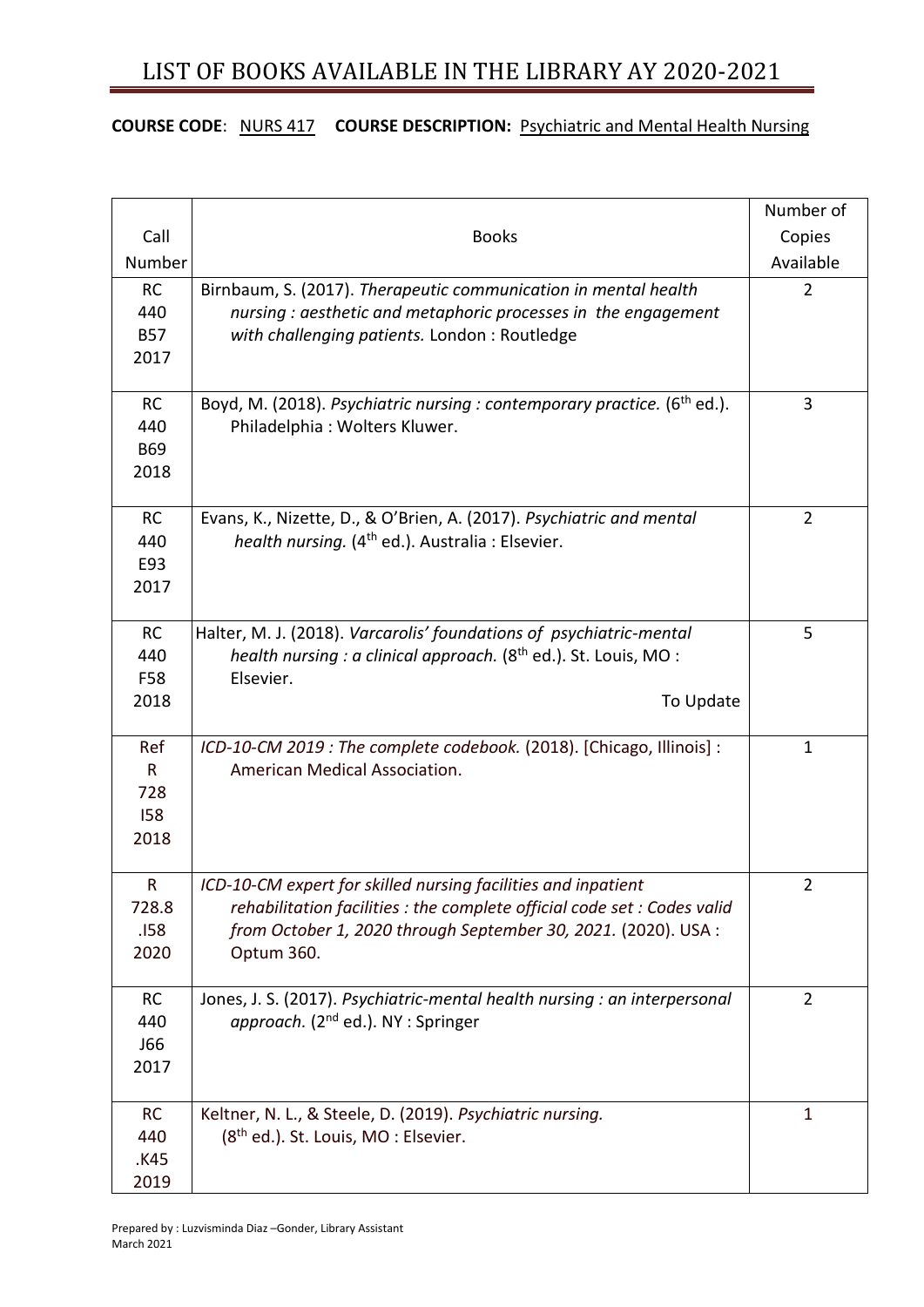| <b>RM</b><br>315 | Meyer, J. S., & Quenzer, L. F. (2019). Psychopharmacology:<br>Drugs, the brain, and behavior. (3rd ed.). Sinauer Associates. | 5              |
|------------------|------------------------------------------------------------------------------------------------------------------------------|----------------|
| .M478            |                                                                                                                              |                |
| 2019             |                                                                                                                              |                |
|                  |                                                                                                                              |                |
| <b>RC</b>        | Morrison-Valfre, M. (2017). Foundations of mental health                                                                     | $\overline{2}$ |
| 440              | nursing. (6 <sup>th</sup> ed.). St. Louis, Missouri : Elsevier.                                                              |                |
| M67              |                                                                                                                              |                |
| 2017             |                                                                                                                              |                |
|                  |                                                                                                                              |                |
| <b>RC</b>        | Townsend, M. C., & Morgan, K. I. (2018). Psychiatric mental health                                                           | $\mathbf{1}$   |
| 440              | nursing : concepts of care in evidence- based practice. $(9th$ ed.).                                                         |                |
| T69p             | Philadelphia: F. A. Davis                                                                                                    |                |
| 2018             |                                                                                                                              |                |
| <b>RC</b>        | Townsend, M. C. (2017). Essentials of psychiatric mental health nursing                                                      | $\overline{2}$ |
| 440              | : concepts of care in evidence-based practice. $(7th$ ed.). Philadelphia                                                     |                |
| T689             | : F. A. Davis.                                                                                                               |                |
| 2017             |                                                                                                                              |                |
|                  |                                                                                                                              |                |
| <b>RC</b>        | Tusaie, K., & Ftizpatrick, J. J. (Eds.). (2017). Advanced practice                                                           | $\overline{2}$ |
| 440              | psychiatric nursing : integrating psychotherapy,                                                                             |                |
| A38              | psychopharmacology, and complementary and alternative                                                                        |                |
| 2017             | approaches across the lifespan. (2 <sup>nd</sup> ed.). New York, NY : Springer.                                              |                |
|                  |                                                                                                                              |                |
| <b>RC</b>        | Varcarolis, E. M. (2017). Essentials of psychiatric mental health nursing :                                                  | 9              |
| 440              | a communication approach to evidence-based care. (3rd ed.). St.                                                              |                |
| V373             | Louis, Mo.: Elsevier/Saunders                                                                                                |                |
| 2017             |                                                                                                                              |                |
| <b>RC</b>        | Videbeck, S. L. (2020). Psychiatric-mental health nursing. (8 <sup>th</sup> ed.).                                            | 3              |
| 440              | Philadelphia: Wolters Kluwer Health/LWW                                                                                      |                |
| .V53             |                                                                                                                              |                |
| 2020             |                                                                                                                              |                |
|                  |                                                                                                                              |                |
|                  |                                                                                                                              |                |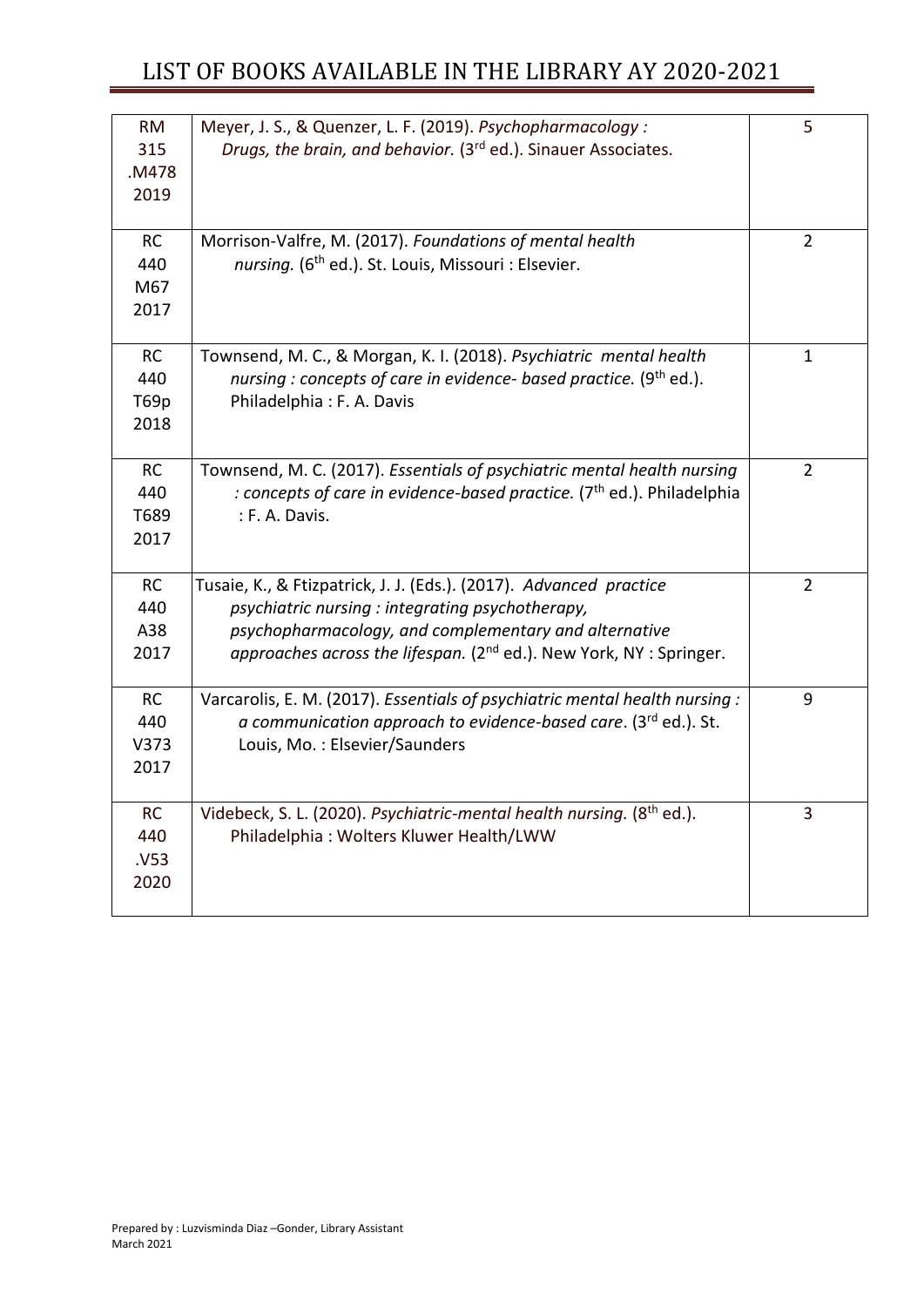### OTHER REFERENCES

#### COPYRIGHT 2015 AND BELOW

| <b>RM</b><br>315 | Albers, L. J., Hahn, R. K., & Reist, C. (2011). Handbook of psychiatric<br>drugs (2011 ed.). Blue Jay, CA: Current Clinical Strategies. | 5              |
|------------------|-----------------------------------------------------------------------------------------------------------------------------------------|----------------|
| A43              |                                                                                                                                         |                |
| 2011             |                                                                                                                                         |                |
| <b>BF</b>        | Allen, B. P. (2006). Personality theories: Development, growth, and                                                                     | $\overline{2}$ |
| 698              | diversity (5th ed.). Boston: Pearson.                                                                                                   |                |
| A3614            |                                                                                                                                         |                |
| 2006             |                                                                                                                                         |                |
| <b>RC</b>        | American Nurses Association. (2014). Psychiatric-mental health nursing                                                                  | 5              |
| 440              | : scope and standards of practice. (2 <sup>nd</sup> ed.). Maryland: American                                                            |                |
| A44              | Nurses Association.                                                                                                                     |                |
| 2014             |                                                                                                                                         |                |
| <b>RC</b>        | American Psychiatric Association. (2013). Diagnostic and statistical                                                                    | 5              |
| 455.2            | manual of mental disorders. $(5th$ ed.). Washington, DC : APA.                                                                          |                |
| C <sub>4</sub>   |                                                                                                                                         |                |
| D <sub>53</sub>  |                                                                                                                                         |                |
| 2013             |                                                                                                                                         |                |
| RC               | Carlat, D. J. (2012). The Psychiatric interview : a practical guide                                                                     | 3              |
| 480.7            | (3rd ed.). Philadelphia: Wolters Kluwer Health / Lippincott Williams                                                                    |                |
| C315             | & Wilkins.                                                                                                                              |                |
| 2012             |                                                                                                                                         |                |
| RC               | Cozolino, L. (2010). The Neuroscience of psychotherapy: healing                                                                         | $\overline{2}$ |
| 480.5            | the social brain. New York: W. W Norton.                                                                                                |                |
| C645             |                                                                                                                                         |                |
| 2010             |                                                                                                                                         |                |
| <b>RC</b>        | Curtis, C. M. (2013). Psychiatric mental health nursing success : a Q &                                                                 | 5              |
| 440              | A review applying critical thinking to test taking. ( $2^{nd}$ ed.).                                                                    |                |
| C87              | Philadelphia: F. A. Davis                                                                                                               |                |
| 2013             |                                                                                                                                         |                |
| RC               | Cutliffe, J.R., & Ward, M. F. (Eds.) (2006). Key debates in psychiatric/                                                                | 2              |
| 440<br>K494      | mental health nursing. Edinburgh : Churchill Livingstone/ Elsevier                                                                      |                |
| 2006             |                                                                                                                                         |                |
| <b>RC</b>        | Diagnostic and statistical manual of mental disorders: DSM-5                                                                            | 5              |
| 455.2            | (5th ed.). (2013). Washington, DC: American Psychiatric                                                                                 |                |
| .C4              | Association.                                                                                                                            |                |
| D53              |                                                                                                                                         |                |
| 2013             |                                                                                                                                         |                |
| <b>RC</b>        | Diagnostic and statistical manual of mental disorders : DSM-IV-TR                                                                       |                |
| 455.2.C4         | (4th ed.). (2000). Arlington, VA: American Psychiatric Association.                                                                     | 3              |
| D536             |                                                                                                                                         |                |
| 2000             |                                                                                                                                         |                |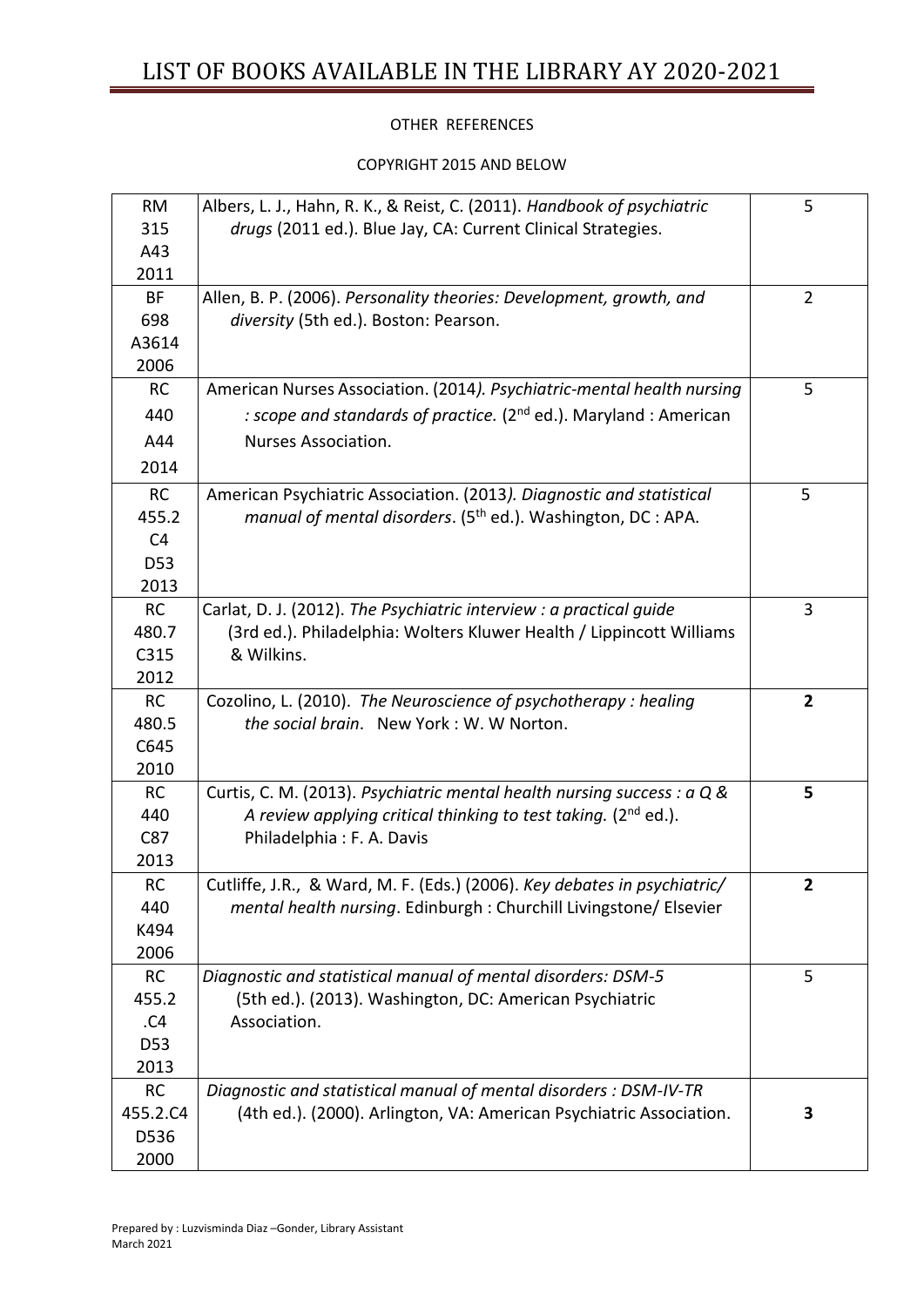| <b>RC</b>        | Eby, L. (2009). Mental health nursing care (2nd ed.). NJ: Pearson/                                                                    | 3              |
|------------------|---------------------------------------------------------------------------------------------------------------------------------------|----------------|
| 440              | Prentice Hall.                                                                                                                        |                |
| E29              |                                                                                                                                       |                |
| 2009             |                                                                                                                                       |                |
| <b>RC</b>        | Fortinash, K. M., & Holoday Worret, P. A. (Eds.). (2012). Psychiatric                                                                 |                |
| 440              | mental health nursing (5th ed.). St. Louis, MO: Elsevier/Mosby.                                                                       | 5              |
| P7338            |                                                                                                                                       |                |
| 2012             |                                                                                                                                       |                |
| <b>RC</b>        | Gelder, M. G., Andreasen, N. C., Lopez-Ibor, J. J., & Geddes, J. R.                                                                   | 6              |
| 454              | (Eds.).(2012). New Oxford textbook of psychiatry, vol.1&2 (2nd                                                                        |                |
| N477             | ed.). Oxford : University Press.                                                                                                      |                |
| 2012             |                                                                                                                                       |                |
| v1 & v2          |                                                                                                                                       |                |
| <b>RC</b>        | Gorman, L.M. (2002). Psychosocial nursing for general patient care                                                                    | 3              |
| 440              | (2 <sup>nd</sup> ed.). Philadelphia: F.A. Davis.                                                                                      |                |
| G659             |                                                                                                                                       |                |
| 2002             |                                                                                                                                       |                |
| <b>RC</b>        | Halter, M. J. (Ed.). (2014). Varcarolis' foundation of psychiatric mental                                                             | 24             |
| 440              | health nursing : a clinical approach. $(7th$ ed.). St. Louis, MO :                                                                    |                |
| F58              | Saunders/Elsevier.                                                                                                                    |                |
| 2014             |                                                                                                                                       |                |
|                  | Required textbook as per Course Specs AY2018-2019                                                                                     |                |
| <b>RC</b>        | Hogan, M. (Ed.). (2013). Mental health nursing: Pearson nursing                                                                       | 5              |
| 440              | reviews & rationales (3rd ed.). Boston : Pearson.                                                                                     |                |
| M3545            |                                                                                                                                       |                |
| 2013             |                                                                                                                                       |                |
|                  |                                                                                                                                       |                |
| <b>RC</b><br>440 | Hutchinson, K. (2012). Psychiatric-mental health nursing: Review and<br>resource manual (4th ed.). Silver Spring, MD: American Nurses | 5              |
| H88              | Credentialing Center.                                                                                                                 |                |
| 2012             |                                                                                                                                       |                |
| R                | ICD-10-PCS: The complete official draft code set. (2013). Salt Lake City,                                                             | 5              |
| 728.8            | UT: OptumInsight.                                                                                                                     |                |
| 158              |                                                                                                                                       |                |
| 2013             |                                                                                                                                       |                |
| <b>RC</b>        | Kneisl, C. R., & Trigoboff, E. (2013). Contemporary psychiatric-mental                                                                |                |
| 440              | health nursing (3rd ed.). Boston: Pearson.                                                                                            | 5              |
| K646             |                                                                                                                                       |                |
| 2013             |                                                                                                                                       |                |
| <b>RC</b>        | Michael, A. (Ed.). (2004).OSCEs in psychiatry. Edinburgh : Churchill                                                                  | $\mathbf{2}$   |
| 457              | Livingstone.                                                                                                                          |                |
| O83              |                                                                                                                                       |                |
| 2004             |                                                                                                                                       | $\overline{4}$ |
| <b>RC</b>        | Murphy, P. J. M. (Ed.). (2015). Clinical consult to psychiatric nursing for                                                           |                |
| 440              | advance practice. NY : Springer                                                                                                       |                |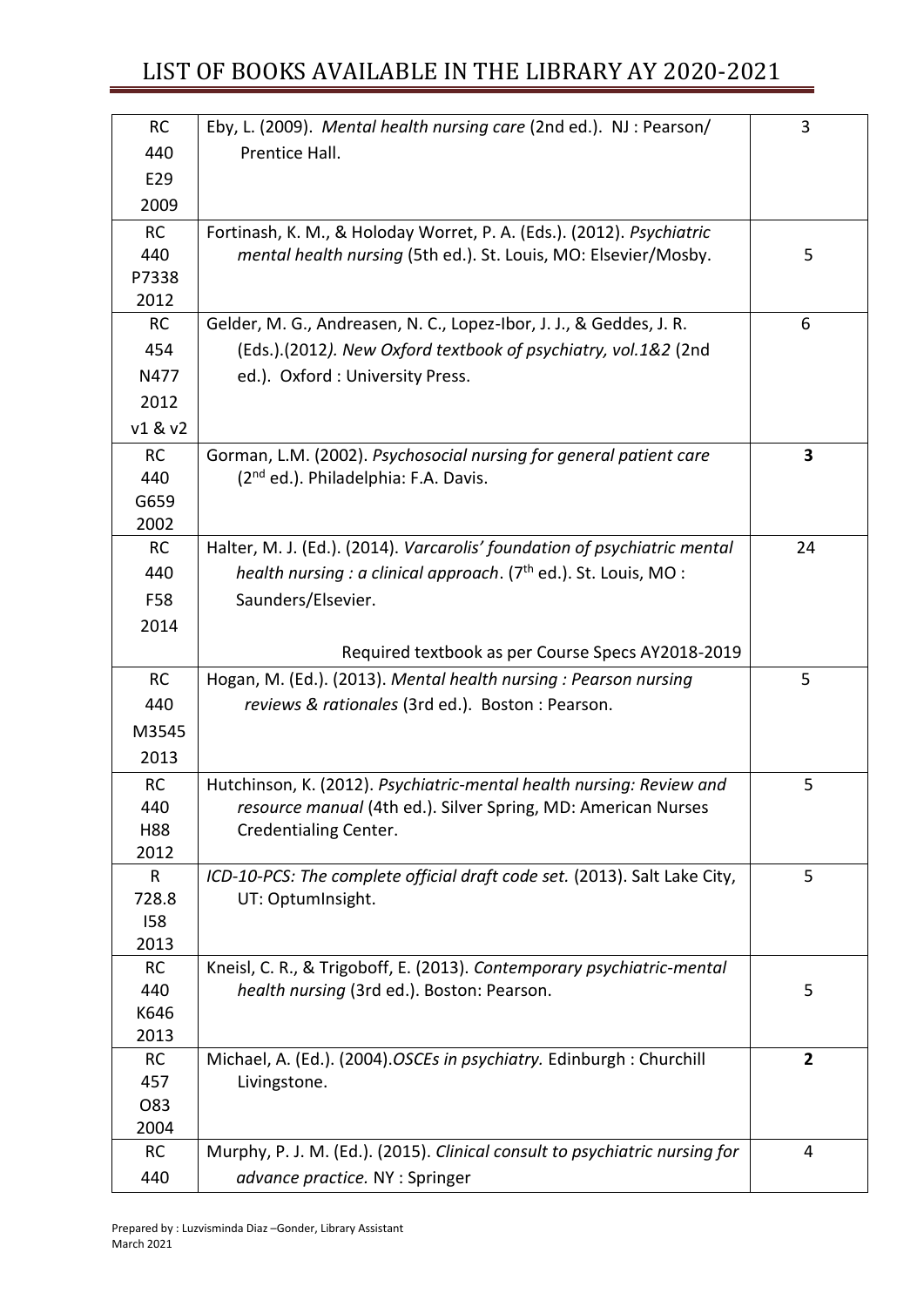| C55<br>2015       |                                                                                                      |                |
|-------------------|------------------------------------------------------------------------------------------------------|----------------|
| <b>RT</b>         | Newfield, S. A., Mittie, H. D., Tilley, D. S., Sridaromont, K. L., &                                 | 3              |
| 48.6              | Maramba, P. (2007). Cox's clinical applications of nursing                                           |                |
| C6                | diagnosis: Adult, child, women's, mental health, gerontic, and                                       |                |
| 2007              | home health considerations (5th ed.). Philadelphia: F.A. Davis.                                      |                |
| <b>RC</b>         | NCLEX-RN psychiatric nursing made incredibly easy. (2011).                                           | 5              |
| 440               | Philadelphia: Wolters Kluwer/ Lippincott Williams & Wilkins                                          |                |
| N44               |                                                                                                      |                |
| 2011              |                                                                                                      |                |
| <b>RM</b>         | Olson, J. M. (2015). Clinical pharmacology made ridiculously simple.                                 | $\overline{2}$ |
| 301.28            | (4 <sup>th</sup> ed.). Miami, FL: MedMaster.                                                         |                |
|                   |                                                                                                      |                |
| O47               |                                                                                                      |                |
| 2015              |                                                                                                      |                |
| <b>RC</b>         | Oyebode, F. (2008). SIMS' symptoms in the mind: an introduction                                      | $\overline{2}$ |
| 454               | to descriptive psychopathology (4th ed.). Edinburgh :                                                |                |
| 097<br>2008       | Sauders/Elsevier.                                                                                    |                |
| <b>RC</b>         | Rao, R. (Ed). (2005). OSCEs in psychiatry. London: Gaskell                                           | $\mathbf{2}$   |
| 457               |                                                                                                      |                |
| 083               |                                                                                                      |                |
| 2005              |                                                                                                      |                |
| <b>RC</b>         | Sadock, B.J. (2007). Kaplan and sadock's synopsis of psychiatry:                                     | 3              |
| 454               | behavioral sciences/clinical psychiatry (10th ed.). Philadelphia:                                    |                |
| K35               | Wolters Kluwer.                                                                                      |                |
| 2007              |                                                                                                      |                |
| <b>RC</b>         | Schultz, J., & Videbeck, S. (2013). Lipincott's manual of psychiatric nursing care                   | 24             |
| 440               | plan. (9th ed.). Philadelphia: Wolters Kluwer Health/LWW.                                            |                |
| S3317             |                                                                                                      |                |
| 2013<br><b>BF</b> |                                                                                                      | $\overline{2}$ |
| 698               | Schultz, D. P. (2013). Theories of personality (10th ed.). Australia:<br>Wadsworth/Cengage Learning. |                |
| <b>S38</b>        |                                                                                                      |                |
| 2013              |                                                                                                      |                |
| <b>RC</b>         | Stahl, S. M. (2013). Stahl's essential psychopharmacology:                                           | 3              |
| 483               | Neuroscientific basis and pratical application (4th ed.). Cambridge:                                 |                |
| S67               | University Press.                                                                                    |                |
| 2013              |                                                                                                      |                |
| <b>RC</b>         | Stuart, G. W. (2013). Principles and practice of psychiatric nursing                                 |                |
| 440               | (10th ed.). St. Louis, Missouri: Elsevier/Mosby.                                                     | 5              |
| <b>S78</b>        |                                                                                                      |                |
| 2013              |                                                                                                      |                |
| <b>RC</b>         | Stahl, S. M. (2011). Case studies: Stahl's essential                                                 | 5              |
| 483               | psychopharmacology. Cambride: University Press.                                                      |                |
| S66               |                                                                                                      |                |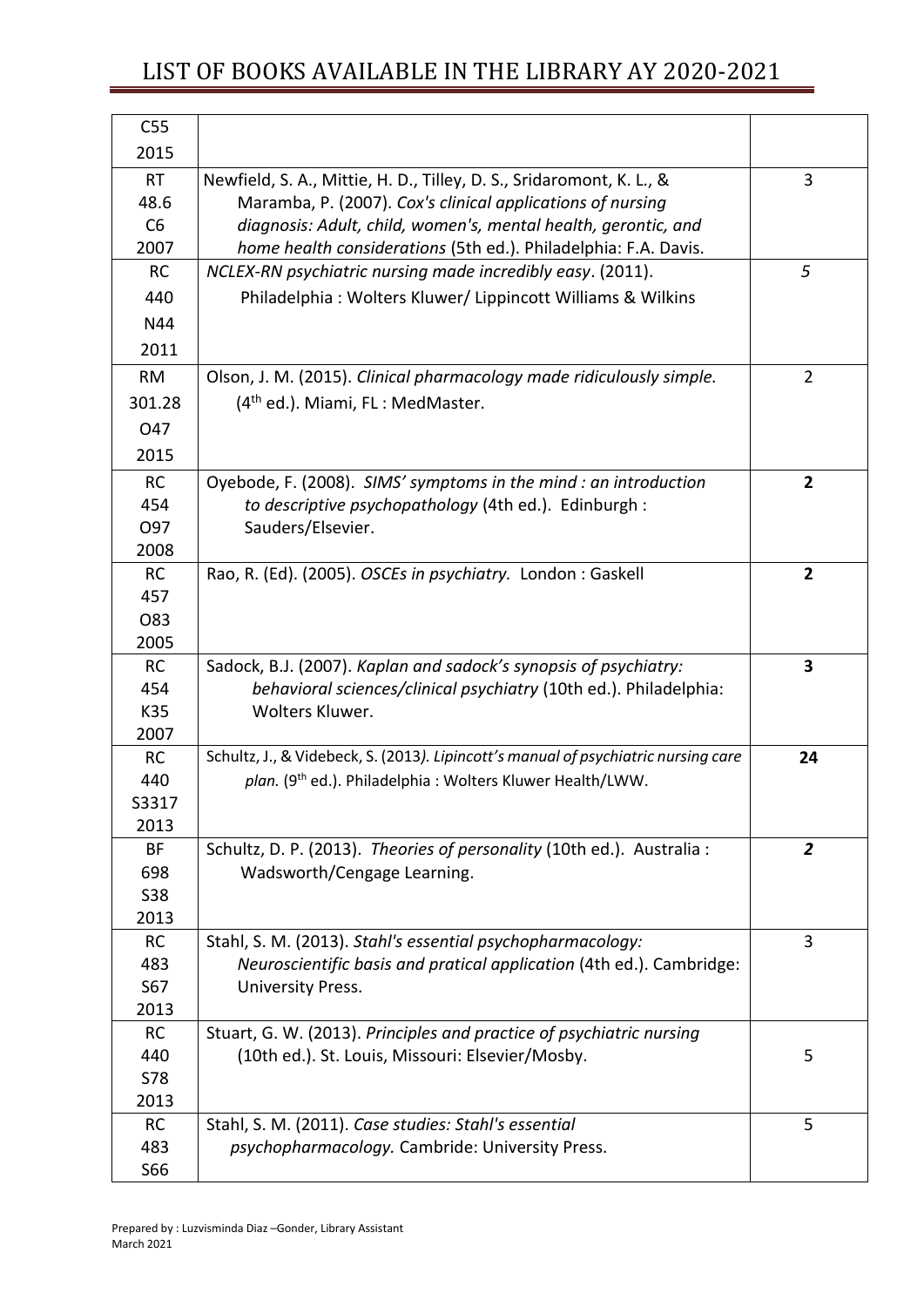| 2011         |                                                                                   |    |
|--------------|-----------------------------------------------------------------------------------|----|
| $\mathsf{R}$ | Tamparo, C. D., & Lindh, W. Q. (2008). Therapeutic communications                 |    |
| 727.3        | for health care (3rd ed.). Clifton Park, NY: Delmar/ Cengage                      |    |
| T36          | Learning.                                                                         | 3  |
| 2008         |                                                                                   |    |
| RC           | Townsend, M. C. (2008). Nursing diagnoses in psychiatric nursing:                 | 5  |
| 440          | care plans and psychotropic medications (7th ed.). Philadelphia :                 |    |
| T69          | F. A. Davis.                                                                      |    |
| 2008         |                                                                                   |    |
| <b>RC</b>    | Townsend, M.C. (2007). Essentials of psychiatric mental health                    | 26 |
| 440          | nursing (4th ed.). Philadelphia. F.A. Davis Co.                                   |    |
| T689         |                                                                                   |    |
| 2007         |                                                                                   |    |
| <b>RC</b>    | Townsend, M. C. (2005). Essentials of psychiatric mental health                   | 15 |
| 440          | nursing (3rd ed.). Philadelphia : F. A. Davis.                                    |    |
| T689         |                                                                                   |    |
| 2005         |                                                                                   |    |
| RC           | Townsend, M. C. (2002). Essentials of psychiatric mental health                   | 25 |
| 440          | nursing (2 <sup>nd</sup> ed.). Philadelphia : F. A. Davis.                        |    |
| T689         |                                                                                   |    |
| 2002         |                                                                                   |    |
| <b>RC</b>    | Townsend, M. C. (2011). Essentials of psychiatric mental health                   | 25 |
| 440          | nursing: concepts of care in evidence-based practice (5 <sup>th</sup> ed.).       |    |
| T69          | Philadelphia: F. A. Davis.                                                        |    |
| 2011         |                                                                                   |    |
|              |                                                                                   |    |
| <b>RC</b>    | Townsend, M. C. (2015). Psychiatric mental health nursing: concepts of            | 5  |
| 440          | care in evidence-based practice. (8 <sup>th</sup> ed.) Philadelphia : F.A. Davis. |    |
| T69p         |                                                                                   |    |
| 2015         |                                                                                   |    |
| <b>RC</b>    | Townsend, M. C. (2015). Psychiatric nursing : assessment, Care plans,             | 5  |
| 440          | and medications. (9 <sup>th</sup> ed.). Philadelphia: F.A. Davis.                 |    |
| T69          |                                                                                   |    |
| 2015         |                                                                                   |    |
| <b>RC</b>    | Varcarolis, E. M. (2015). Manual of psychiatric nursing care                      | 25 |
| 440          | planning: assessment guides, diagnoses, psychopharmacology.                       |    |
| V374         | (5 <sup>th</sup> ed.). St. Louis, Mo.: Elsevier.                                  |    |
| 2015         |                                                                                   |    |
|              | Required textbook as per Course Specs AY2019-2020                                 |    |
| <b>RC</b>    | Varcarolis, E. M. (2014). Foundation of psychiatric mental health                 | 23 |
| 440          | nursing : a clinical approach. (7 <sup>th</sup> ed.). St. Louis, MO :             |    |
|              |                                                                                   |    |
| F58          | Saunders/Elsevier                                                                 |    |
| 2014         |                                                                                   |    |